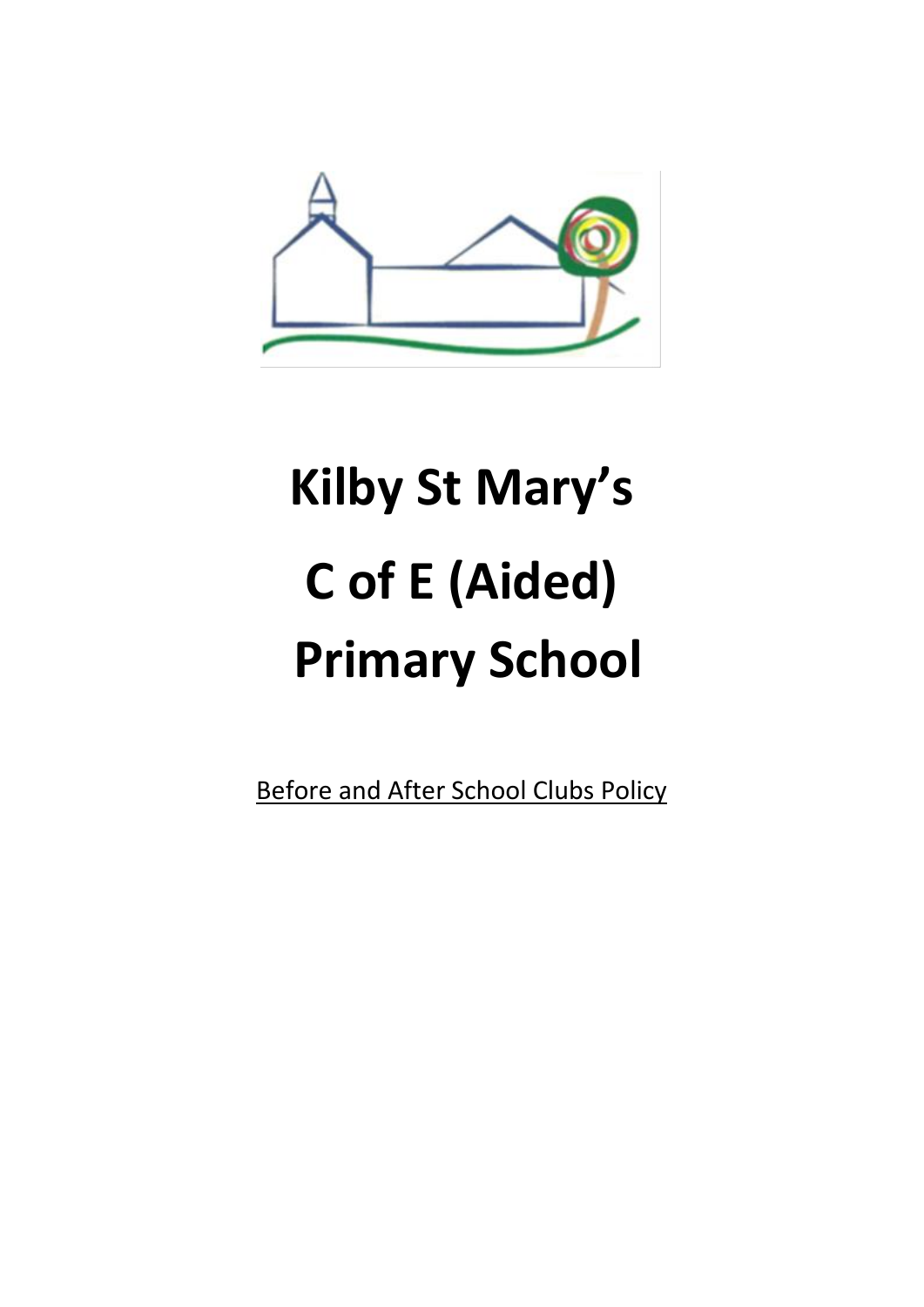## **Rationale**

The safety of pupils is our priority whilst they are in our care at school. Kilby St Mary's Primary School is committed to safeguarding and promoting the welfare of children and young people and expects all staff and volunteers to share this commitment. We aim to promote equality of opportunity and a positive attitude to all pupils and staff.

The Government states that all schools will need to provide an extended day for all pupils, either on site or through linking with a local service provider. Kilby St Mary's Primary School provides before and after school activities to cater for children who need wrap-around care. Our staff provide a range of indoor and outdoor activities when the weather and time of year allow.

## **Aims**

The Before and After School Clubs provide quality wrap-around care for pupils at Kilby St Mary's Primary School. It aims to:

- Support working parents by providing before and after school childcare from 7.45am until 8.50am and from 3.20pm until 5.45pm respectively.
- Provide planned play activities.
- Offer the children breakfast each morning and a drink and snack at the end of the school day in a safe friendly environment. Pupils staying for the ASC full session will receive a light tea.

## **Initial Admission Process**

The Governing Body of the school is responsible for the admissions to the Breakfast and After School Clubs. Parents do not have a statutory right to appeal to an independent panel in relation to Club admissions so it is essential that all admission decisions can be justified by reference to the criteria outlined in this policy**. Places are allocated on a first come, first served basis.** 

The school will hold a waiting list of applicants that have been unsuccessful. These will be listed in rank order in relation to the criteria. Should places become available during term time then places will be offered in accordance with the child's position on the waiting list. In the event of tie break the selection will be by open draw.

## **Admission Criteria**

Governors will consider applications in accordance with the following criteria:

1. All children of single working parents and carers requiring full time care on a regular basis for three or more days per week.

2. All Children of working parents and carers requiring full time care on a regular basis for three or more days per week.

3.All children whose parents require care arrangements regularly on one or two days each week.

4. Other children at Kilby St Mary's Primary School.

Children from Year R to Year 6, who attend Kilby St Mary's Primary School, are eligible to attend these clubs.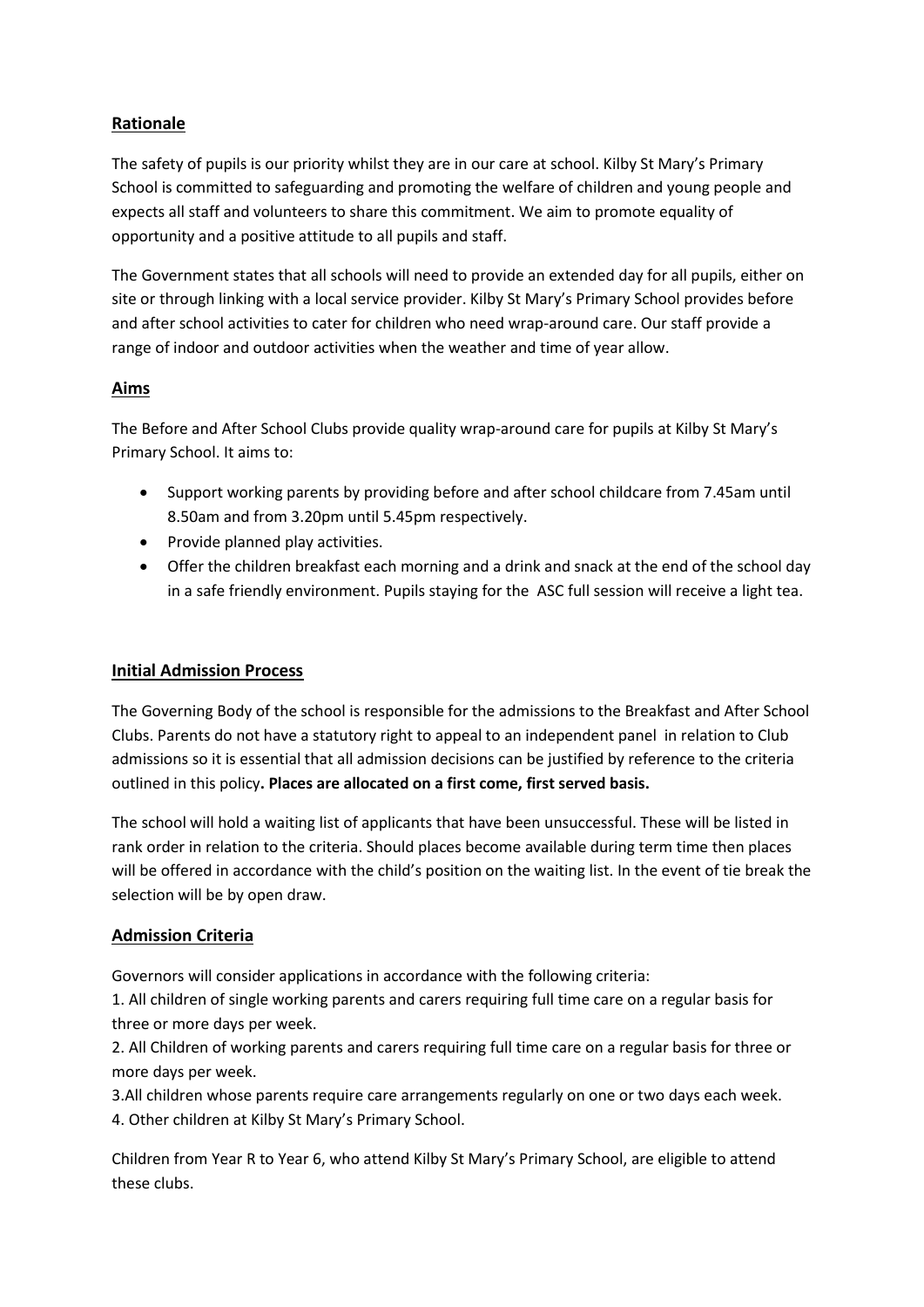1. Admission is conditional on the following undertakings by the parent/guardian:

#### a) **Fees are promptly paid in advance**

b) The behaviour of the child is acceptable for the safe & efficient running of the club. School policies, including Behaviour, apply in the same way as they do during the main school day. We reserve the right to refuse a child who fails to meet these standards.

2. In the case of occasional absence e.g. illness, please telephone the school office to confirm nonattendance.

3. For all clubs, children will be accepted on the day or without weekly/termly notice if there are unforeseen, unexpected circumstances. This is down to the discretion of club staff.

#### **Booking and Payment**

1.All bookings must be made inline by accessing **schoolmoney.co.uk** and should be paid online in advance. The cost of each before school session, from 7.45am until the school starts at 8.50am, is £4.00.

2. The cost of each half after-school club session, from 3.20pm until 4.20pm, is £4.00.

3. The cost of each full after-school club session, from 3.20pm until 5.45pm, is £6.00. This price includes a light tea and a drink.

4. Failure to pay on time may result in the withdrawal of a place at the club.

5. A charge of £10 per child, per 15 minute period will be made for late pick up from the after school club. Until the late fee is paid, your child's place at the club will be withdrawn.

6. These fees are subject to change, with prior notice to be given of any changes.

7. All advanced payments are **NON-REFUNDABLE,** but may be carried forward if the **school is**  notified by 9am on the date of booking.

**\* Please note, we will be a cash free school from January 2018 and all payments will need to be paid online.**

## **Review and Monitoring**

This policy will be reviewed annually by the Governing body.

## **Before School Club**

Our before school club is available for all Kilby St Mary's pupils from year R-6. It operates between 7.45am and 8.50am where the children will be offered a breakfast of toast or cereal and cold drinks. There will be a range of activities available. Parents should drop off their Child/Children at the hall door at the rear of the school. Children will be walked to their class at 8.50am by club staff, with the exception of Year 5 and Year 6 children who walk to their rooms themselves. A member of school staff is on duty during this time every morning. The session costs £4 per day and is payable weekly or termly.

## **After School Club Monday – Thursday only**

There are two sessions available, half session and full session. These are available to all children from year R-6, subject to availability. The half session operates from 3.20pm to 4.20pm. There will be a range of activities available, both inside and outside depending on the weather. This session costs £4.00 per day.

The full session operates from 3.20pm to 5.45pm. This session costs £6 per day and a light tea will be